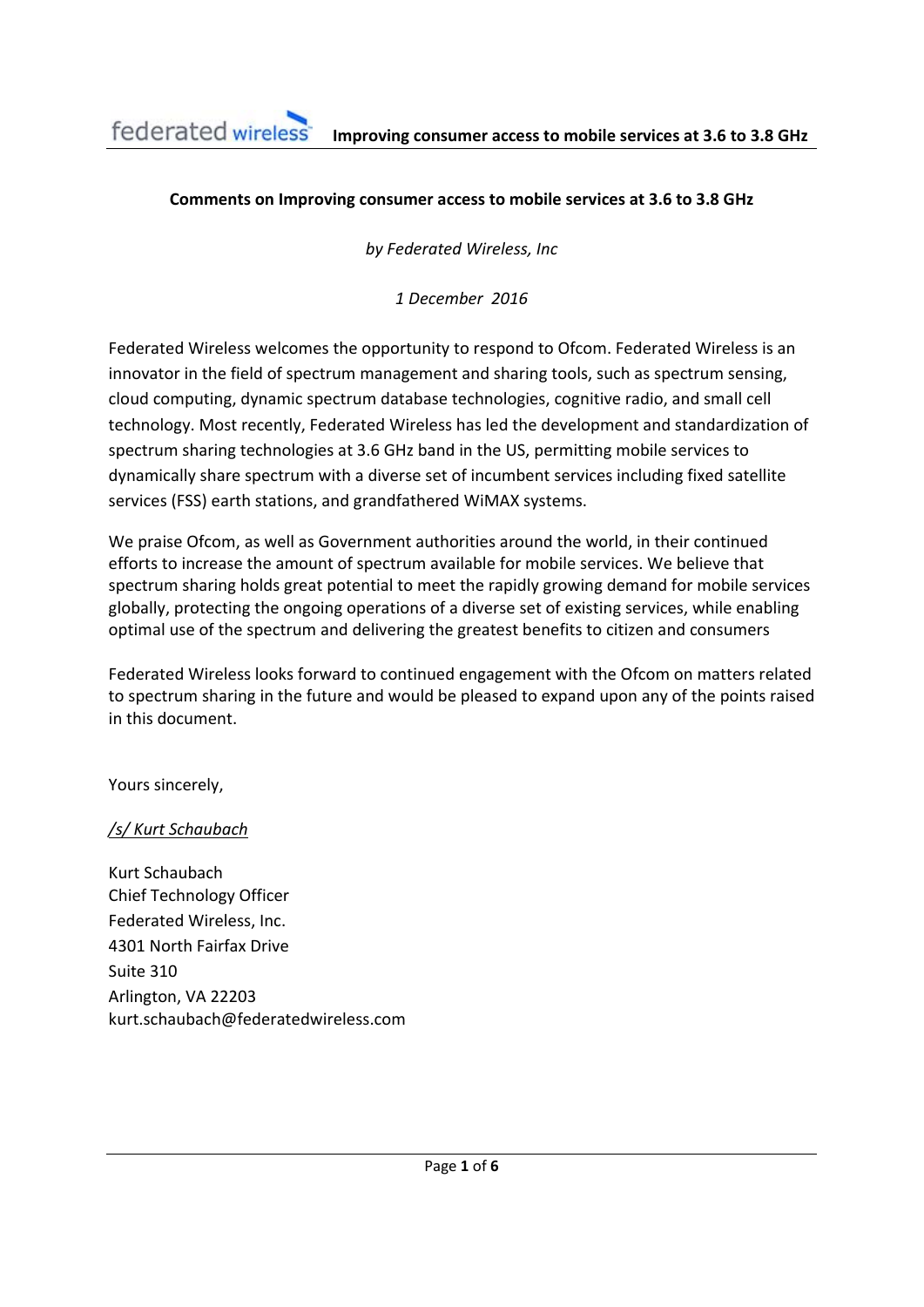## **Federated Wireless's position on Consultation questions**

Question 1: Do you have any comments on the use of the 3.6 to 3.8 GHz band by existing services?

#### No comment.

Question 2: Do you agree with our identification of a trend towards the use of mobile in the 3.6 to 3.8 *GHz band?*

We agree that the 3.6-3.8 GHz band is trending towards use for mobile, and that more generally 3.4‐3.8 GHz is trending towards 5G deployments in shared spectrum. Additionally, considering the broader 3400‐3800 band, we note the following developments:

- Early 5G trials in Japan at 3600‐4200 MHz
- Early 5G trials in China at 3400‐3600 MHz
- Identification of the band 3400-3600 for initial 5G deployments in Europe by the Radio Spectrum Policy Group and the European Conference of Postal and Telecommunications Administrations
- The 3550‐3700 MHz ("CBRS") band in the US, which is allocated for flexible use for both fixed and mobile operation on a shared basis with incumbent FSS, WISPs and US Department of Defense systems. Early CBRS deployments will be based on existing 4G (e.g., LTE) technologies, with an evolution toward 5G

Question 3: Do you agree with our high level proposal to make 116 MHz within the 3.6 to 3.8 GHz band available for mobile and 5G services, bearing in mind our statutory duties and the high level trends we *have identified?* 

Allowing disparate uses – mobile, fixed, satellite – to compete in an open market for spectrum access will better ensure that spectrum is used optimally than limiting the spectrum to just fixed and FSS operation by virtue of increasing the number of potential uses. Similarly, a mobile only option (Option B in Section 9) would also tend to be suboptimal by denying some potential uses. Furthermore, a flexible regulatory and assignment structure that can adapt with changing use priorities will enable allocations to continue to put towards optimal use even as usage and service patterns evolve with time.

#### *Question 4: Do you agree with our general approach regarding spectrum currently licensed to UK Broadband?*

Spectrum is currently licensed to UK Broadband so that it shares the band "on a first‐come‐first‐ served basis with other existing users coordinated through Ofcom."<sup>1</sup> While first-come-firstserved simplifies administration of spectrum rights, it generally leads to spectrum inefficiencies with incumbent technologies and uses blocking new entrants. When possible, adopting a dynamic market for spectrum access that is open to multiple technologies and uses will best

<sup>&</sup>lt;sup>1</sup> See paragraph 1.4 of the Consultation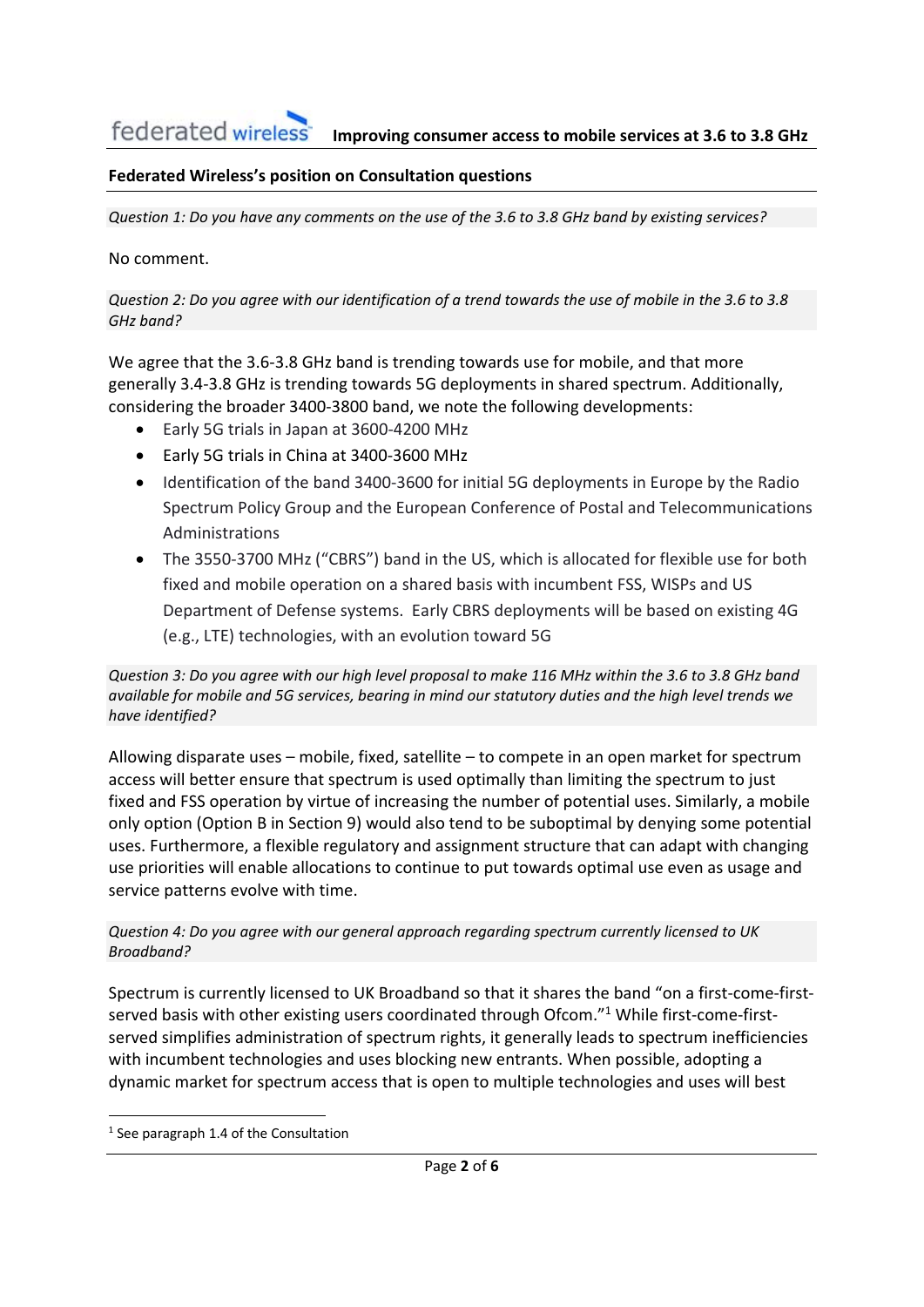## federated wireless<sup>-</sup> **Improving consumer access to mobile services at 3.6 to 3.8 GHz**

allow a spectrum band to continually evolve to its optimal utility given changing usage and service patterns.

*Question 5: Do you agree with our assumptions, methodology, and conclusions with regards to potential coexistence between mobile and existing fixed links and satellite earth stations? Please refer to annex 5 for further details.* 

The assumptions and methodology with regards to potential coexistence appear correct. Our conclusion from this analysis is that efficient and effective spectrum sharing will be best achieved via a sharing regime whereby sharing is facilitated through analyses employing environment specific details, such as terrain, land use, and land clutter information. As noted in the Consultation – for instance, the 30 dB shielding that would be provided by the tree line between Chalfont Grove and London – incorporating such environmental information in coexistence analyses for spectrum sharing could yield much more accurate results.

## *Question 6: Do you have a view on any of the two options we identified?*

While we wish to leave the question of whether Option A or Option B would strike a better socio‐economic balance for the UK to others, we do strongly endorse the concept of the interference budget described in the consultation if Option A is adopted. In addition to creating a path to more intensive sharing, an interference budget would permit spectrum sharing regimes to exploit site‐specific conditions in predicting propagation, which fixed exclusion or restriction zones would not permit. The interference budget approach also gives secondary users greater flexibility in their deployments, for instance, being able to tradeoff if one site close to an earth station is more valuable to their operations than ten sites farther away.

We also clarify that the interference budget does not have to be a single number and could represent a set of protection parameters that all have to be simultaneously met, such as an interference power spectral density to the receiver's passband and a total interference power level presented to the receiver.

*Question 7: Do you have any quantitative evidence on the costs and benefits associated with the options? This include costs for existing users and/or consumers of existing services associated with potential changes, and benefits to UK consumers in gaining access to mobile services in this band.* 

## No comment.

*Question 8: Do you have any other suggestions that would allow widespread 5G availability using the 3.6* to 3.8 GHz band across the UK while allowing certainty for at least some existing users to continue to *provide the benefits currently provided by use of the 3.6 to 3.8 GHz band?*

We make the following suggestions to allow widespread 5G availability using the 3.6 to 3.8 GHz band across the UK while allowing certainty for at least some existing users.

 Permit commercial third parties to automate spectrum access decisions in near real‐ time.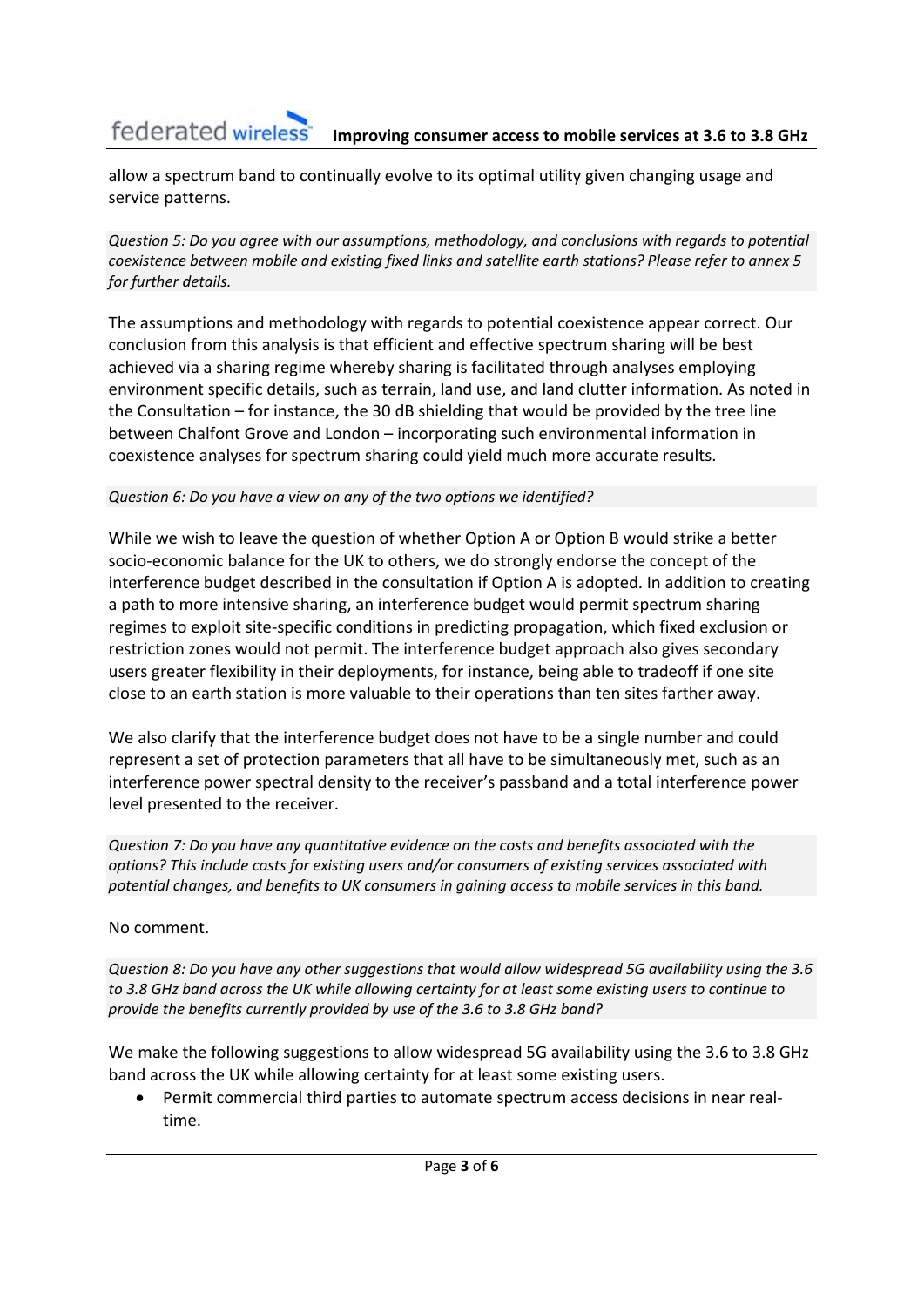#### federated wireless<sup>-</sup> **Improving consumer access to mobile services at 3.6 to 3.8 GHz**

- Add mechanisms whereby FSS Operators report which frequencies are in use.
- Require frequency flexibility in new entrant systems.
- Leverage sensor deployments to realize more aggressive interference budgets.
- Consider a three tier spectrum sharing model.

## **Permit commercial third parties to automate spectrum access decisions in near real‐time**

As noted throughout the consultation and the supporting coexistence analysis<sup>2</sup>, leveraging more detailed knowledge of the propagation environment increases the amount of spectrum available for secondary access. However, constructing and maintaining high resolution terrain and clutter databases for propagation modeling requires significant initial and ongoing investment. A third party whose business success was premised on making as much spectrum available for secondary use while protecting incumbent systems would be naturally incentivized to make the investments to acquire and maintain high resolution data and to develop tools that enable more efficient spectrum sharing. The following would further aid in the deployment of this approach.

- Ensure multiple third parties are authorized to provide these services to further incentivize competition to improve models and data.
- Mandate mechanisms for secondary systems to regularly renew spectrum assignments with these third parties so that first-come-first-served can be replaced with a model that better supports the continuing evolution of assignments to the optimal spectrum use and accommodates protections of incumbents with flexible spectrum usage.
- Ensure the third parties regularly synchronize spectrum assignments so that interference budget calculations are correct and accurate.
- Require the third parties to provide mechanisms for auditing spectrum assignments accessible to Ofcom, mobile users, and incumbents to aid in ex‐post enforcement and monitoring.

## **Add mechanisms whereby flexible FSS Operators report which frequencies are in use**

As noted in the consultation<sup>3</sup>, some FSS operators need to reserve a broad set of frequencies as their receiving channels change from time to time and often are based on decisions made by operators of transmitters on other continents. More spectrum is always available for secondary use if protection calculations are based on the actual spectrum use instead of potential spectrum use.

To address this, we suggest that FSS Operators with time-varying frequency use be mandated to communicate with a third party spectrum manager these changes in actual use and that the third party spectrum manager be responsible for making the corresponding changes in mobile service spectrum use. In this way, the FSS operators can continue their existing practices of changing frequencies from time to time while remaining free from interference and enabling greater spectrum access. In this scenario, the third party would remain responsible for ensuring

 <sup>2</sup> Geographic Sharing in C-band, June 2015, https://www.ofcom.org.uk/ data/assets/pdf\_file/0012/51303/cband‐sharing.pdf

<sup>&</sup>lt;sup>3</sup> See paragraphs 4.26 and 9.14 of the Consultation.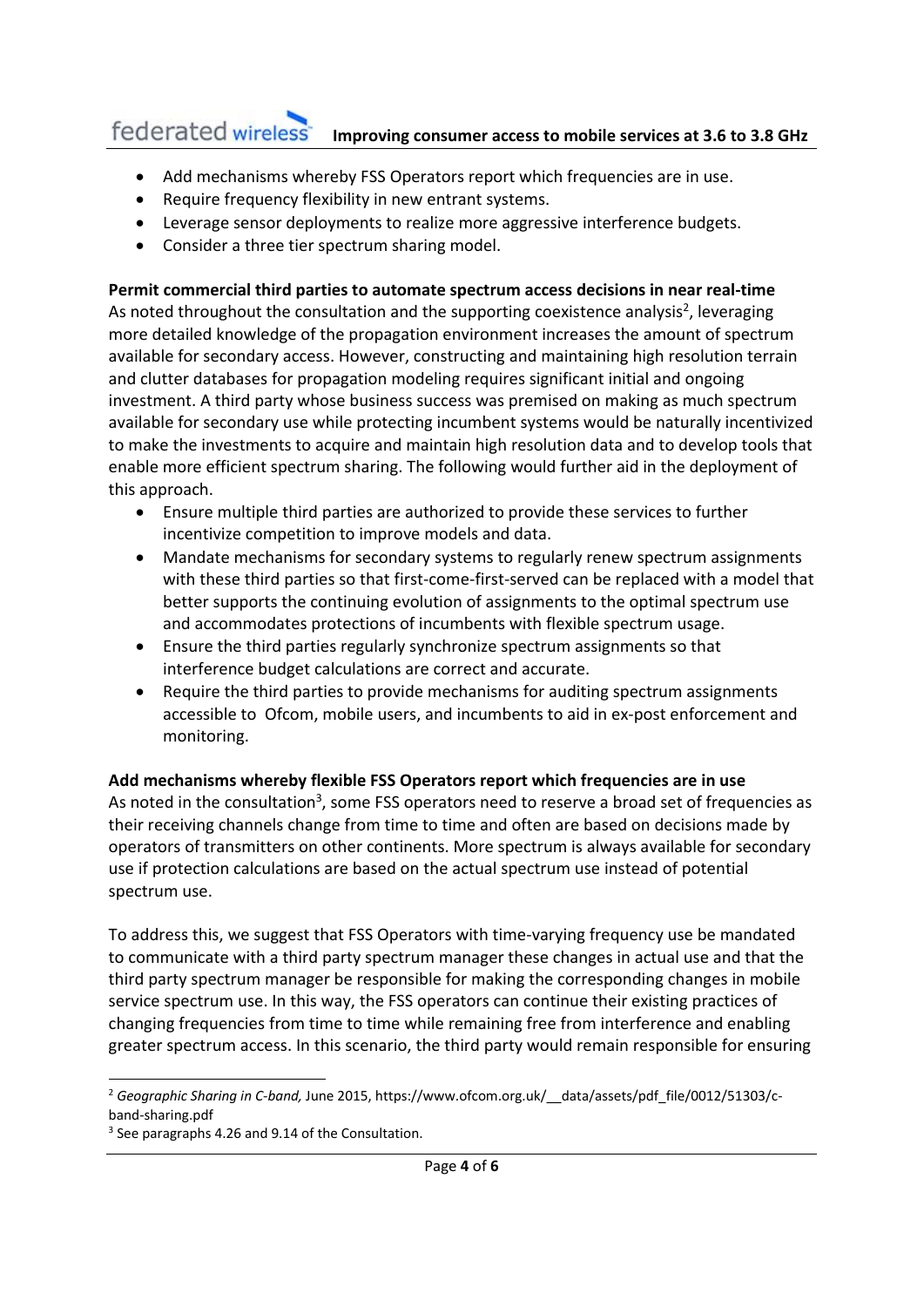## federated wireless<sup>-</sup> **Improving consumer access to mobile services at 3.6 to 3.8 GHz**

that the spectrum assigned to the secondary systems still protect the passband, adjacent channel, receiver blocking, and any other relevant interference protection considerations needed to ensure existing FSS systems can continue to provide the benefits currently provided by use of the 3.6 to 3.8 GHz band as well as coordinating such changes with other third party spectrum managers.

# **Require frequency flexibility in new entrant systems**

To achieve the spectrum sharing benefits realizable by introducing automated reporting of FSS frequency usage, a) the secondary radio systems need to be sufficiently frequency agile to capitalize on the opportunity and b) the business processes and auction processes need to accommodate flexible frequency usage. From a technical perspective, frequency agile LTE systems are being developed and currently field tested to accommodate efforts in the US and elsewhere in the world to build out a 3.4‐3.8 GHz 5G spectrum sharing band and efforts elsewhere in the LTE community to enable LTE to access unlicensed spectrum (e.g., LTE‐U and LTE‐LAA). Operators comfortable with this new equipment will also adopt appropriate operational practices, but any auctions of secondary rights should also reflect this need for frequency agility by awarding rights to logical channels rather than physical channels. For instance, an auction winner operating a secondary system would be granted exclusive use to some portion of the 3.6 GHz band, say 10 or 20 MHz, but the specific frequencies would be subject to those that are non‐interfering at that time and location. Under an auction regime that awards logical frequencies, it would be reasonable to provide auction winners additional certainties such as minimum block sizes and contiguity guarantees.

# **Leverage sensor deployments to realize more aggressive interference budgets**

Spectrum sharing based on propagation predictions will always have some degree of error, whether due to terrain and clutter modeling imprecision, anomalous propagation conditions, or simple human error when system parameters are entered. To mitigate the effect of these errors, spectrum sharing regimes have to build in protection margins to account for the related uncertainties, which decreases spectrum sharing efficiencies, much as the consultation's analyses showed that added shielding or the presence of clutter can dramatically increase the amount of spectrum for secondary use.

Because of the unique conditions of UK spectrum use at 3.6 GHz, where only 19 earth stations are present in the country, other approaches that do not rely solely on modeling and predictions should be viable. Specifically, if Ofcom chooses to explore the possibility of enabling 3<sup>rd</sup> parties to manage automated spectrum access decisions at 3.6 GHz, then Ofcom should also explore if those 3<sup>rd</sup> parties believe deploying interference sensors at each of the 19 earth stations to measure instantaneous interference at (or more realistically very near to) each earth station. In this way, smaller protection margins could be adopted, allowing for greater secondary access. Similarly these sensors could serve as a mechanism to detect when anomalous propagation conditions are present, which could be the impetus to adjust secondary system spectrum assignments to protect earth station operation.